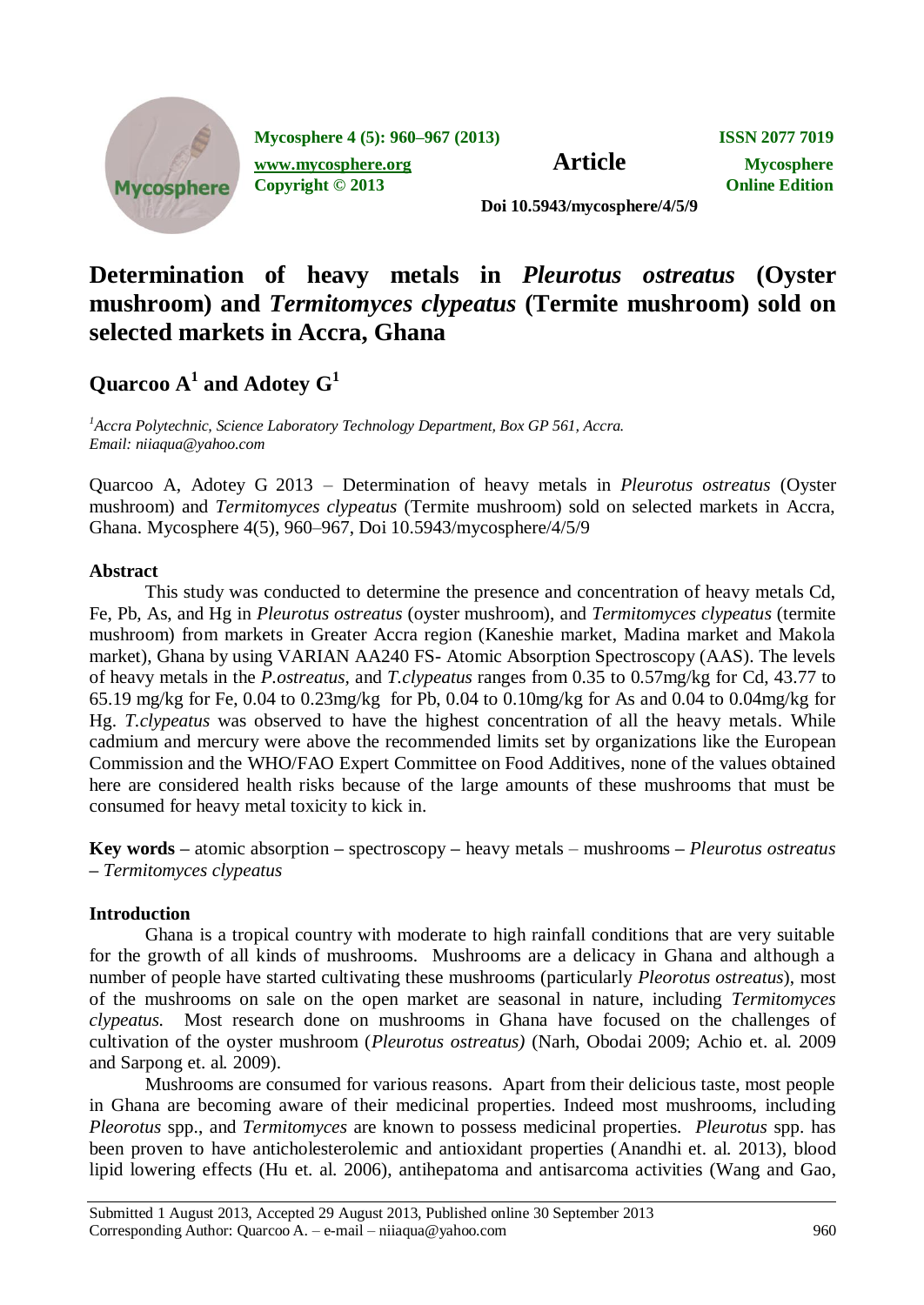2000) among others. *Termitomyces clypeatus* has also demonstrated plasma lipid lowering effects (Oyetayo, 2006), *Termitomyces* is also a good source of sugar, protein, fiber, lipid, vitamins, and minerals in addition to medicinal values such as lowering blood pressure, rheumatism, kwashiorkor, obesity, diarrhea and as a purgative (Apetorgbor et. al. 2005). It also has immunostimulatory properties (Maiti et.al. 2008).

The presence of heavy metals in soil, air, water, and living objects is a major public health concern and due to their detrimental effects on man and the environment, their removal from the environment is deemed important to the protection of environmental health. Heavy metals are dangerous because they tend to bioaccumulate, a process whereby an increase in the concentration of a chemical in a biological organism takes place over time, compared to the chemical's concentration in the environment. Compounds accumulate in living things any time they are taken up and stored faster than they are broken down (metabolized) or excreted [\(http://extoxnet.orst.edu/tibs/bioaccum.htm\)](http://extoxnet.orst.edu/tibs/bioaccum.htm).

Unlike many organic wastes, heavy metals cannot be degraded biologically to harmless products. Mushrooms absorb heavy metals from a substrate via spacious mycelium. Age and the size of the fruiting body are of less importance. The proportion of the metal contents originating from the atmospheric depositions seems to be also of less importance due to the short lifetime of a fruiting body, which is usually 10-14 days (Pavel et. al. 2004). Mushrooms, compared to green plants, are capable of bio-accumulating more heavy metals in their fruit bodies since some of these heavy metals are natural components of the earth's crust. It has been found that mushrooms can bio-accumulate many molecules because of the mycelial structures they posses (Demirbas 2000).

Concentrations of heavy metals have been observed in the fruiting bodies of mushrooms collected adjacent to heavy metal smelters (Kalac et. al. 1996), and landfills of sewage sludge emission areas (Cibulka et. al. 1996). The mushroom industry has been viable since the 1990s in Ghana. The main substrates used in the commercial production of mushrooms in Ghana include rice straw, cotton seed waste, aquatic weeds and sawdust from trees such as *Triplochiton scleroxylon* (locally known as 'wawa') from mixed redwood of *Terminali aivorensis* (emire) and *Chlorophora excela* (odum) (Obodai et. al. 2000). Some species of mushrooms uniquely grow on mounds of termites and ants.

There is enough research on the nutritional and therapeutic values of mushrooms whilst there is little or no information on its heavy metals bio-accumulation in Ghana. The objectives of this work are therefore to determine the heavy metal content of mushrooms from some major markets in Ghana and their safety as to compliance to standards set by the Food and Agriculture Organization (FAO) and other international tolerance limits on heavy metals in food. It will also begin the process of building a valuable source of information on heavy metals in mushrooms in Ghana.

#### **Materials and Methods**

#### **Study area and place of analysis**

The study area includes some key markets found in the Greater Accra region (Kaneshie market, Madina market and Makola market). These markets were chosen because they are the leading markets for residents of western, northern and southern parts of the city of Accra respectively. The Kaneshie market is located on the trunk road from Accra to the western parts of the country. Madina central market is found in the Ga East District of the Greater Accra Region of Ghana, while the Makola market is the biggest market place in the country located in the central business district of the city of Accra. Mushrooms sold on these markets are brought in from surrounding towns and villages in the Greater Accra region, as well as other surrounding regions. The sampled species of mushroom was analyzed for their heavy metal content in the chemistry department of the Ghana Atomic Energy Commission (GAEC).

## **Study period**

Sampling was done for one week followed by two weeks of analysis and data tabulation.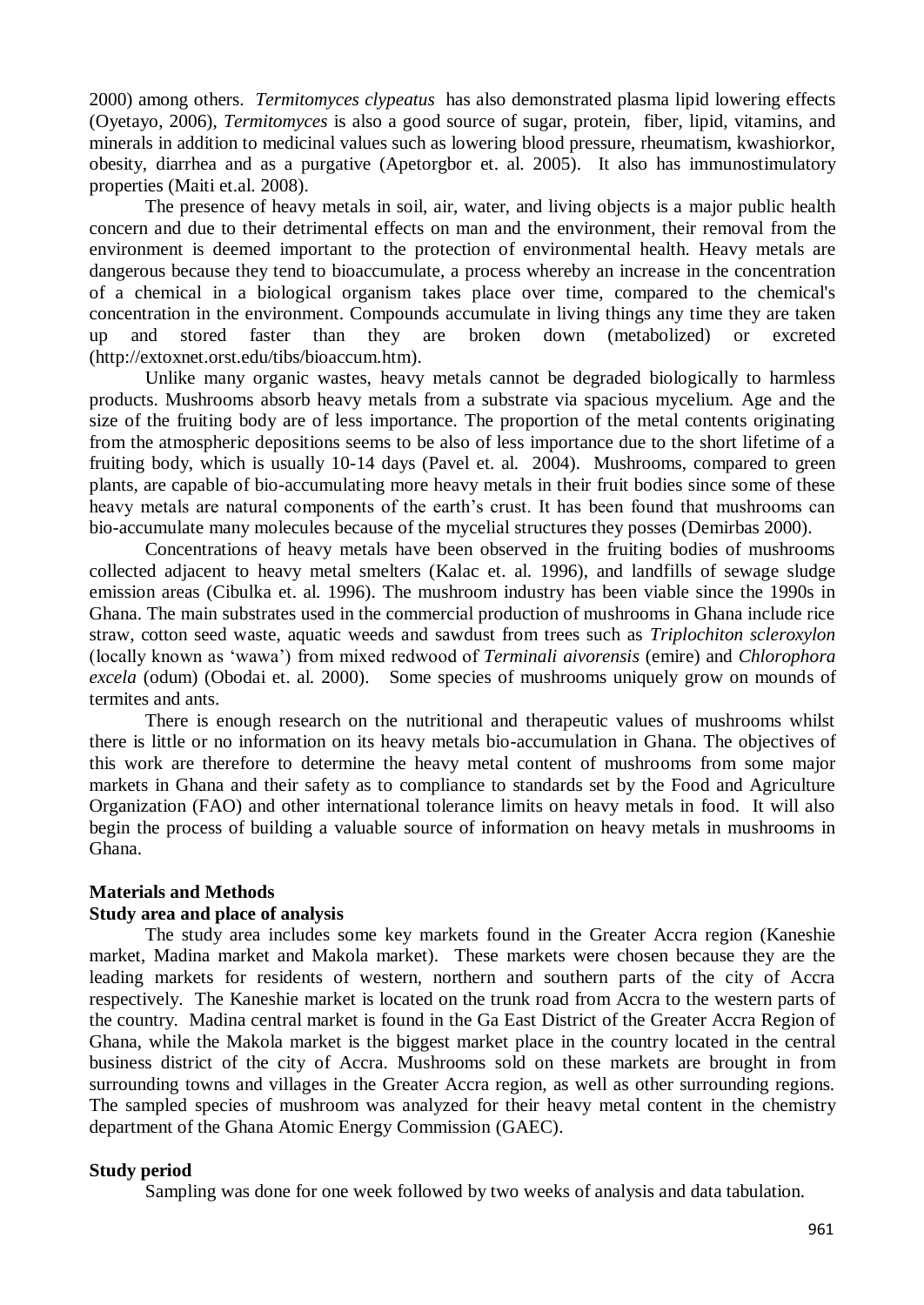#### **Samples, sampling technique and size**

The samples for the research includes; *Pleurotus ostreatus* (oyster mushroom), and *Termitomyces clypeatus* (termite mushrooms). The simple random sampling technique was used to select the different species of mushroom from sellers of the particular species on the markets. Five samples each of *P. ostreatus* and *T. clypeatus* were bought from randomly selected market women in each market place on three different days, giving a total of thirty (30) samples.

## **Sampling**

Each of the two species of mushrooms was placed in a polythene bag and labeled with the name of the market it was sampled from, species name, as well as sampling date. The labeled bag with samples was stored in a freezer, for the first week. The mushroom species were identified by staff of the mushroom unit of the Ghana Food Research Institute based on microscopic and morphological characteristics of the mushrooms according to methods set out by Pegler (1977), Phillips (1981), Courtecuisse and Duhom (1995), Laessoe (1998), and Ryvarden and Johansen (1980).

## **Digestion and working standard preparation**

In the analysis of heavy metals in mushroom with Atomic Absorption Spectrometer (AAS), the following digestion protocol was used.

The two different species of mushrooms; *P. ostreatus*, and *T. clypeatus*, were bought from each of the three identified markets. Each mushroom species was individually cleaned, cut into pieces and placed in a labeled special glass container and then freeze dried under high pressure. The dried mushroom sample was thoroughly blended into powdered form. 0.50g of the milled samples was weighed into Teflon beakers. Six  $(6)$  ml of concentrated HNO<sub>3</sub>  $(65%)$  and 1ml of  $H<sub>2</sub>O<sub>2</sub>$  (30%) were added to the samples, covered tightly in Teflon bombs and loaded onto the rotor using the wrench or torque in the fume chamber. The rotor with the Teflon bombs was placed in the ETHOS 900 Microwave Digester and digested using the Microwave Programme (Report Code: 183). The complete assembly was microwaved for 25 minutes using Milestone Microwave Lab Station ETHOS 900, MLS-1200. After digestion the Teflon bombs mounted on the microwave carousel were cooled in a water bath to reduce internal pressure and allow volatilized material to restabilize. The digestate was made up to 20ml with double distilled water and assayed for the presence of iron (Fe), lead (Pb), mercury (Hg), cadmium (Cd) and Arsenic (As) using VARIAN AA240 FS-Atomic Absorption Spectrometer in an acetylene air flame. The reference standards for each of the elements of interest, blanks and duplicates of the samples were digested under the same condition as the samples. These served as internal positive controls. Reference standard used was from FLUKA ANALYTICAL, Sigma-Aldrich Chemie GmbH, Switzerland.

## **Statistical tool and analysis employed**

The Student *t*-test was the statistical tool used to estimate the statistical significances at 95% Confidence Interval.

## **Results**

The means and comparative concentrations of various heavy metals for the two mushroom species are summarized in Table 1.

The concentrations of heavy metals for *P. ostreatus* ranged from 0.04, 0.04, 42.56**–**44.56, 0.16**–**0.68 and 0.04 mg/kg respectively for lead, arsenic, iron, cadmium and mercury.

The concentrations of heavy metals for *T. clypeatus* ranged from 0.04**–**0.06, 0.08**–**0.14, 55.72**–**73.46, 0.08**–**0.88, and 0.04 mg/kg respectively for lead, arsenic, iron, cadmium and mercury.

The order of concentrations of heavy metals in *P. ostreatus* was found to be Fe>Cd>Pb, As, Hg, and for *T. clypeatus* was Fe>Cd>Pb>As>Hg.

All the heavy metal concentration values for *T. clypeatus* were greater than those of *P. ostreatus*.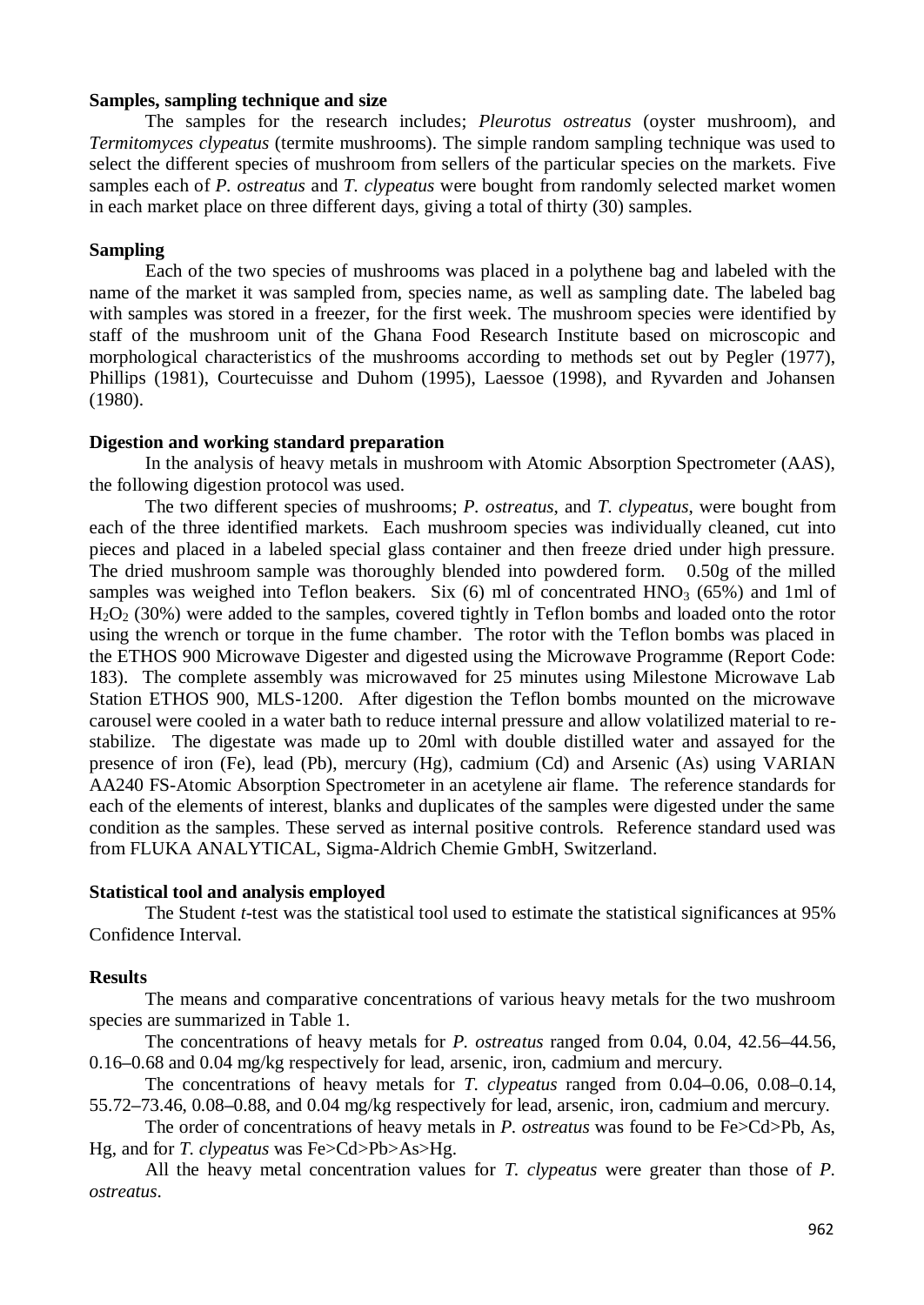**Table 1** Mean concentrations (mg/kg) of heavy metals in *P.ostreatus* and *T. clypeatus*

| <b>Mushroom Species Pb</b> <sup>*</sup> |      | As'  | $Fe+$ | $\mathrm{Cd}^a$ |      |
|-----------------------------------------|------|------|-------|-----------------|------|
| P. ostreatus                            | 0.04 | 0.04 | 43 T  | 0.35            | 0.04 |
| T. clypeatus                            | 0.23 | 0.10 | 65.19 | 0.57            | 0.04 |

\* No significant difference in the Pb content at 5% significant level p=0.374

 $\dagger$  Statistically significant difference in the As content at 5% significant level  $p=0.040$ 

‡ Statistically significant difference in the Fe content at 5% significant level p=0.015

 $\alpha$  No statistically significant difference in the Cd content at 5% significant level  $p=0.492$ 

#### **Discussion**

Lead (Pb) as observed in *T.clypeatus* (0.23mg/kg) was higher in concentration than *P.ostreatus* whose Pb concentration was 0.04mg/kg (Table 1). An independent sample T- test performed at 95% Confidence Interval revealed no statistically significant difference between the lead content in *T. clypeatus* and that of *P. ostreatus* since  $p > 0.05$ .

The EU maximum permitted level for lead in cultivated mushrooms is 0.3 mg/kg wet weight (European Commission, 2001). The values thus obtained are acceptable as they all fall within these limits. Pb finds its way into the environment as constituent of pesticides and industrial waste release into the environment, such as used car batteries, alloys, solder, broken ceramics and plastics. Another source is the exhaust fumes of car using leaded fuel, though that threat is now greatly reduced as most cars use unleaded fuel. Target organs where it can be accumulate in the body are the bones, brain, blood, kidneys, and thyroid gland. Lead has no benefit to human metabolism. Gradual accumulation can lead to lead poisoning. This may lead to high blood pressure, muscular weakness, and headaches among others. The ranges detected for lead fall within what is generally detected from mushrooms in the literature. These include Tuzen et. al. (1998), who detected a range of 0.75–7.77 mg/kg; Svoboda et. al. 2000, who detected a range of 0.40–2.80 mg/kg and then Türkekul et. al. 2004, who detected a range of 0.800–2.700 mg/kg, all in edible mushrooms.

The mean result obtained from the laboratory analysis also showed the presence of arsenic in the two species of mushrooms *T.clypeatus* and *P.ostreatus. P.ostreatus* recorded a concentration of 0.04mg/kg of arsenic which was lower than *T.clypeatus* with a concentration of 0.10mg/kg (Table 1). An independent sample T- test performed at 95% Confidence Interval revealed a statistically significant difference between the arsenic content in *T. clypeatus* and that of *P. ostreatus* since  $p < 0.05$ .

In research carried out in Finland, the greatest amount of Arsenic was found in the mushroom *Agaricus abruptibulbus,* which contains 0.51 mg/kg fresh weight. The Joint FAO/WHO Expert Committee on Food Additives (JECFA) has established a Provisional Tolerable Weekly Intake (PTWI) of 0.015 mg/kg body weight allowing 0.9 mg of arsenic to be consumed weekly by a person of 60 kg in weight. As 1.76 kg of fresh *A. abruptibulbus* could be eaten per week without exceeding the PTWI value, no significant risk of excess arsenic intake is seen to arise from the consumption of the studied mushroom species here (Riina et. al*.* 2006). Hence *T.clypeatus* and *P.ostreatus* used in this research can be safely consumed.

Iron (Fe) concentration was observed to be high in *T.clypeatus* (65.19mg/kg) and lower in *P.ostreatus* (43.77mg/kg) (Table 1). An independent sample T- test performed at 95% Confidence Interval revealed a statistically significant difference between the Iron content found in *T. clypeatus and* that of *P. ostreatus* since  $p < 0.05$ .

Iron had the highest concentration of all the heavy metals analyzed. Iron is an essential trace element for humans due to its necessity in haem proteins such as hemoglobin, myoglobin and cytochromes. Iron deficiency is common and leads to iron-deficiency, anemia. The Recommended Daily Intake of iron is 15mg/day. Consumption of these mushrooms will therefore serve as a very good source of iron supplementation particularly in low income countries where iron deficiency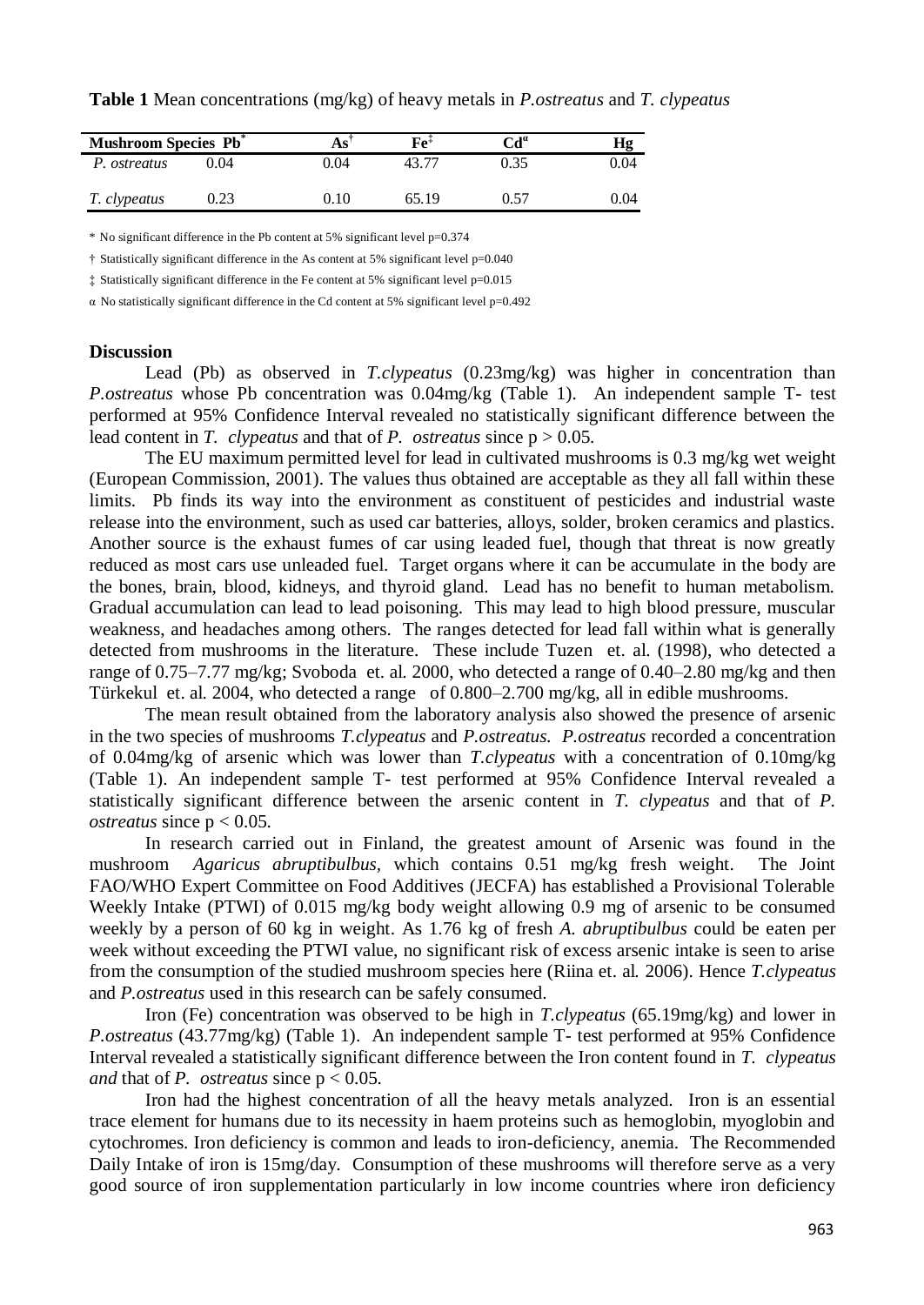anemia is a serious heath challenge. Reported values for iron in mushrooms are usually high (Nuorteva et. al. 1986; Falandysz et. al. 2001; Tyler 1980 ). This may be due to its abundance on earth.

The concentrations of Cadmium (Cd) observed in the *P.ostreatus*, and *T.clypeatus* are shown in Table 1. A higher concentration of Cd was seen in *T.clypeatus* (0.57mg/kg) as compared to *P.ostreatus* which recorded a concentration of 0.35mg/kg. An independent sample T- test performed at 95% Confidence Interval revealed no statistically significant difference between the cadmium content found in *Termitomyces clypeatus and* that of *Pleurotus ostreatus* since p > 0.05.

The EU has set a maximum permitted level (mg/kg wet weight) for cadmium and lead in cultivated mushrooms but no legislative standards are as yet set for arsenic and nickel in similar food products by the EU (European Commission, 2001). The limit set for Cd by the European Commission was 0.2 mg/kg wet weight. Cadmium might have found its way into the mushrooms as impurity in several products, including phosphate fertilizers, insecticides, fungicides, detergents and refined petroleum products introduced into the environment in which the mushrooms grows. Cadmium is also a natural element in the earth's crust. It is usually found as a mineral combined with other elements such as oxygen (cadmium oxide), chlorine (cadmium chloride), or sulphur (cadmium sulphate, cadmium sulphide). Cadmium is known as a principal toxic metal, since excessive cadmium exposure may give rise to renal, pulmonary, hepatic, skeletal, reproductive effects, and cancer. It was reported that cadmium is accumulated mainly in kidneys, spleen, and liver, and its blood serum level increases considerably following mushroom consumption (Kalaˇc and Svoboda 2001). Thus, cadmium seems to be the most deleterious among heavy metals in mushrooms (Pavel et. al*.* 2004). The WHO mentions maximum permissible levels in raw plant materials for cadmium as 0.30 mg/kg. Clearly, both *P.ostreatus* and *T.clypeatus* recorded values above this permissible limit. This may imply that consumption of these mushrooms from the locality they were harvested in large amounts may lead to deleterious effects in health if consumed continuously in large amounts. However, given the relatively small amounts consumed by the average person, it is unlikely to pose any serious health challenges.

The concentration of Mercury (Hg) observed in *T.clypeatus* and *P.ostreatus* was 0.04mg/kg (Table 1). At p<0.05, there is no statistically significant difference between mercury values for *T. clypeatus* and that of *P. ostreatus.*

The tolerance limit of total mercury concentration in fresh vegetables, potatoes and processed vegetables is 0.02 mg/kg wet weight i.e. 20 ng/g, while in dried ( $>$  50% dry matter) plant food is 0.03 mg/kg i.e. 30 ng/g (Zurera et. al*.* 1986 ). Chronic exposure to methyl mercury can cause damage to the nervous system. In adults the earliest signs of toxicity include paraesthesia, ataxia and blurred vision. With respect to neurotoxicity the fetus is the most vulnerable: there is evidence of developmental retardation in children whose mothers were exposed to methyl mercury during pregnancy (WHO 1990 & Alfthan et. al. 1994). The 'no observed adverse effect level' (NOAEL) for methyl mercury, is 0.24 mg/week. Hence it can be said that these mushrooms are safe for consumption (Riina et. al. 2008). However, in mushrooms, methyl mercury makes up less than 10 % of the total mercury (Stijve & Besson, 1976). As inorganic Hg is less toxic than methyl mercury, the recommended amount for mushroom consumption with respect to methyl mercury may be assumed to be somewhat higher. The results as obtained here may therefore pose no danger to consumers.

From the results in Table 1, it is clear that *T. clypeatus* has the highest concentration of all the heavy metals. This may be due to the fact that there is a symbiotic relationship between *T. clypeatus* and the termites as described by Aanen DK 2006. It is our view that over several generations of this symbiotic relationship, the concentration of heavy metals in the termite mounds increases as a result of accumulation of termite waste. Since these mushrooms obtain their nourishment from this environment, they end up having higher concentrations of the metals available. On the other hand, *P. ostreatus* is basically parasitic in nature, and acts as a primary decomposer of wood (Phillips R. 2006) that may not contain these heavy metals in high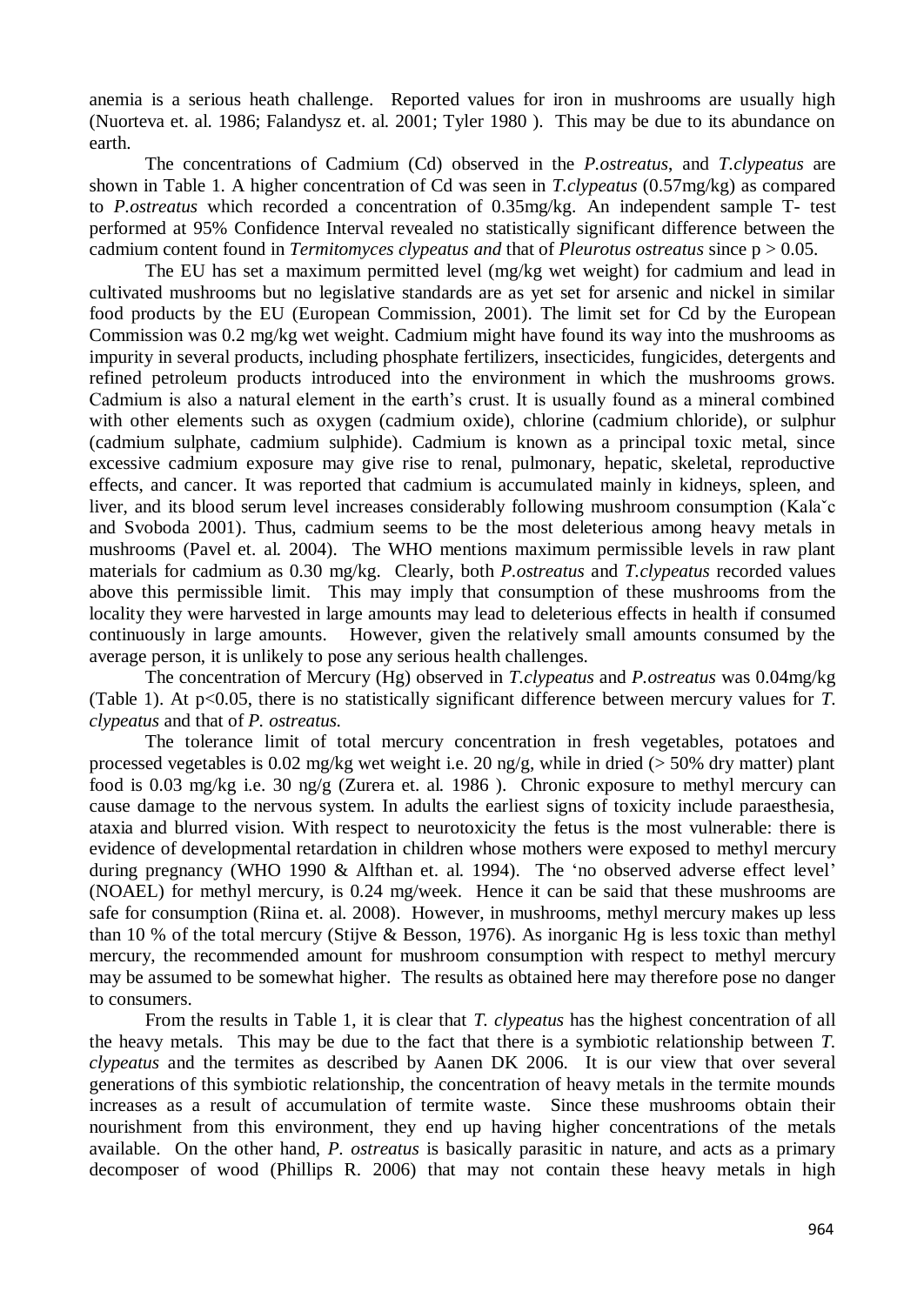concentrations. The observed pattern may just be a reflection of how each species absorbs metals as determined by their genetic makeup (Pavel K. et. al. 2004).

#### **Conclusion**

In general, it can be said that the amounts of Pb, As, Fe, Cd, and Hg in these mushrooms purchased from various markets in Accra are safe for consumption as the values are in consonance with previously published figures from other works. The values also generally fall in line with recommendations by international organizations like the European Commission and the WHO/FAO Expert Committee on Food Additives. Iron had a significantly high concentration in all three mushroom species because iron is the most abundant element in the universe.

It is important to note that the mean intake from food and the environment may be considerably large for many elements. According to JECFA the safety margin between the exposure in a normal diet and the level causing adverse health effects may thus be relatively small (Council of Europe 2001).

#### **References**

- Aanen DK 2006 **–** As you reap, so shall you sow: coupling of harvesting and inoculating stabilizes the mutualism between termites and fungi. Biol. Lett. 2006(2), 209–212 doi:10.1098/rsbl.2005.0424
- Achio SM, Obodai, and Mortu S. 2009 **–** Effect of storage temperature and packaging on the keeping qualities of fresh oyster mushroom (*Pleurotus ostreatus*). In: Proceedings of the 2nd African Conference on Edible and Medicinal Mushrooms. Noguchi Memorial Institute for Medical Research, Accra, Ghana. 24th**–** 28th March, 2009 CSIR**–** FRI/CP/AS/2009/003
- Alfthan G, Männistö S, Valsta L & Pietinen P. 1994 **–** Naisten altistuminen ravinnon elohopealle Suomessa. Elintarvikevirasto, Helsinki. Elintarvikeviraston tutkimuksia 1/1994.
- Anandhi R, Annadurai T, Anitha TS, Muralidharan AR, Najmunnisha K, Nachiappan V, Thomas PA, Geraldine P. 2013 **–** Antihypercholesterolemic and antioxidative effects of an extract of the oyster mushroom, *Pleurotus ostreatus*, and its major constituent, chrysin, in Triton WR**–** 1339**–**induced hypercholesterolemic rats. J Physiol Biochem. 69(2), 313**–**23. doi: 10.1007/s13105**–** 012**–** 0215**–** 6.
- Apetorgbor MM, Apetorgbor AK, Nutakor E. 2005 **–** Utilization and cultivation of edible mushrooms for rural livelihood in Southern Ghana. 17th Commonwealth Forestry Conference, Colombo, Sri Lanka.
- Cibulka J, Sisak L, Pulkrab K, Miholova D, Szakova J, Fucikova A et. al*.* 1996**–** Cadmium, lead, mercury and caesium levels in wild mushrooms and forest berries from different localities of the Czech Republic. Scientia Agriculturae Bohemica 27, 113**–** 129.
- Council of Europe. 2001 **–** Policy Statement concerning metals and alloys. Guidelines on Metals and Alloys Used as Food Contact Material. Council of Europe, EU.
- Courtecuisse, R. and Duhom B. 1995 **–** Mushrooms and Toadstools of Britain and Europe. Collins Field Guide. Harper Collins Publishers, London.
- Demirbas A 2000 **–** Accumulation of heavy metals in some edible mushrooms from Turkey. Food Chemistry 68, 415–419.
- European Commission. 2001 **–** Commission Regulation (EC) No 466/2001. Directive 2001/22/EC. European Commission, EU.
- Falandysz J, Szymczyk K, Ichihashi H, Bielawski L, Gucia M, Frankowska A, Yamasaki S. 2001 **–** ICP/MS and ICP/AES elemental analysis (38 elements) of edible wild mushrooms growing in Poland. Food Addit Contam. 18(6) 503−513.

[http://extoxnet.orst.edu/tibs/bioaccum.htm.](http://extoxnet.orst.edu/tibs/bioaccum.htm)

Hu SH, Liang ZC, Chia YC, Lien JL, Chen KS, Lee MY, Wang JC. 2006 **–** Antihyperlipidemic and antioxidant effects of extracts from *Pleurotus citrinopileatus*. J Agric Food Chem. 54(6), 2103**–**10.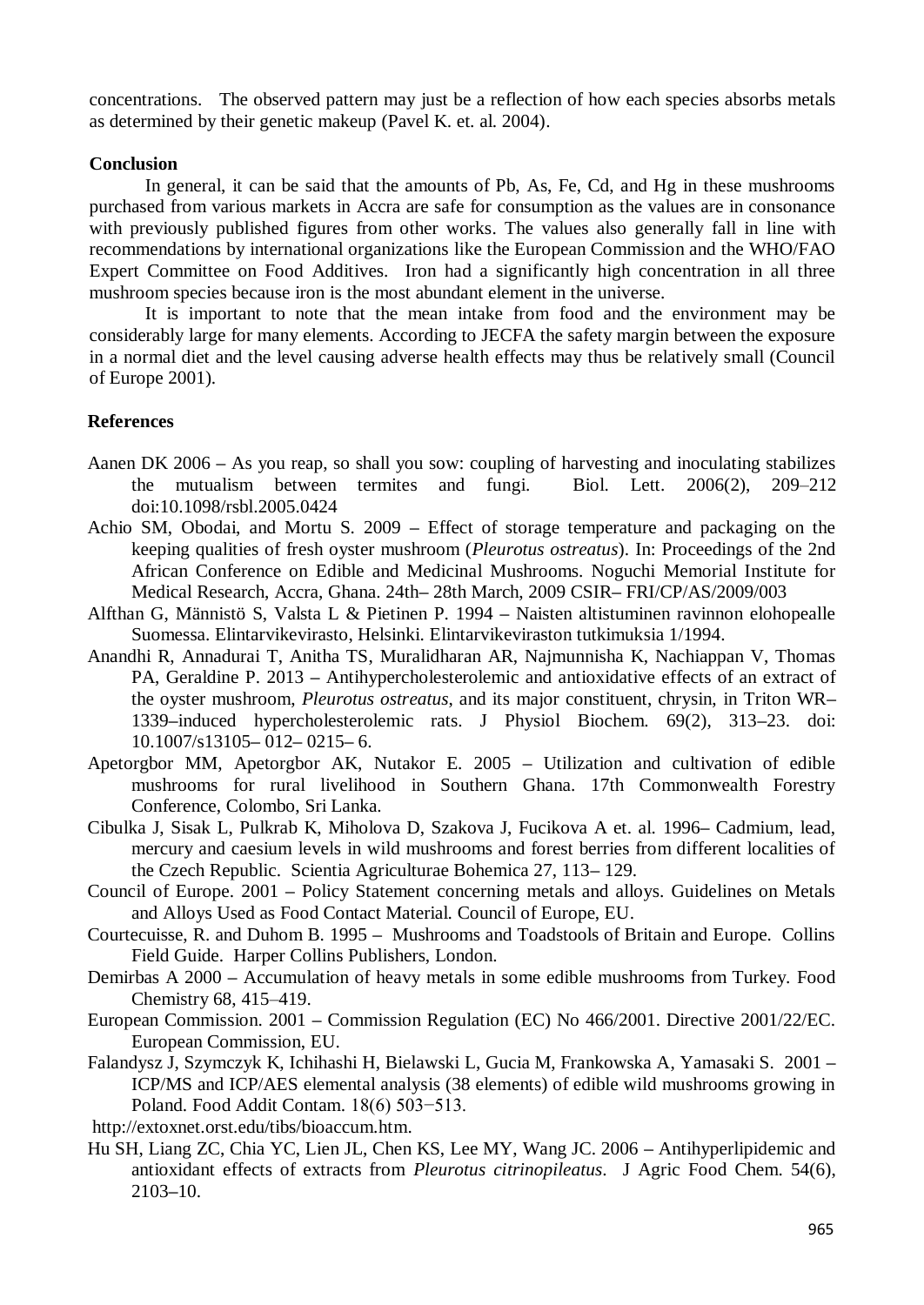- Kala<sup>\*</sup>c, P, Svoboda, L. 2001 A review of trace element concentrations in edible mushrooms. Food Chemistry 69, 273–281.
- Kalac P, Niznanska M, Berilaqua D, and Staskova I. 1996 **–** Concentrations of mercury, copper, cadmium and lead in the fruiting bodies of edible mushrooms in the vicinity of a mercury smelter and copper smelter. *Sci. Tot. Env*. 177, 251–8.
- Laessoe, T 1998 Mushrooms **–** The Visual Guide to over 500 species of Mushrooms from around the world. Darling Kindersley Ltd, London.
- Maiti S, Bhutia SK, Mallick SK, Kumar A, Khadgi N, Maiti TK. 2008 **–** Antiproliferative and immunostimulatory protein fraction from edible mushrooms. Environ Toxicol Pharmacol. 26(2):187**–** 91. doi: 10.1016/j.etap.2008.03.009.
- Narh DL and Obodai M. 2009 **–** Comparative utilization of rice straw on the growth and yield of three *Pleurotus* species. In: Proceedings of the 2nd African Conference on Edible and Medicinal Mushrooms. Noguchi Memorial Institute for Medical Research, Accra, Ghana. 24th**–** 28th March, 2009 CSIR**–** FRI/CP/NDL/2009/002.
- Nilanjana D 2005 **–** Heavy metals biosorption by mushrooms. Nat. Prod. Rad. 4(6) 454–459.
- Nuorteva P, Autio S, Lehtonen J, Lepistö A, Ojala S, Seppänen A, Tulisalo E, Veide P, Viipuri J, & Willamo R. 1986 **–** Levels of iron, aluminium, zinc, cadmium and mercury in plants growing in the surroundings of an acidified and a non**–** acidified lake in Espoo, Finland. Ann Bot Fenn. 23, 333−340.
- Obodai M, Sawyerr LCB, and Johnson PNT 2000 **–** Yield of seven strains of oyster mushrooms (*Pleurotus* spp.) grown on composted sawdust of *Triplochiton scleroxylon*. Tropical Science 40 (2), 95**–** 99.
- Oyetayo, FL. 2006 **–** Responses of plasma lipids to edible mushroom diets in albino rats. African Journal of Biotechnology Vol. 5 (13), pp. 1263**–** 1266, 3 July 2006.
- Pavel K, Lubomír S, Božena H. 2004 **–** Contents of detrimental metals mercury, cadmium and lead in wild growing edible mushrooms, A review. Energy Education Science and Technology 13(1), 31**–** 38
- Pegler, DN 1977 **–** A preliminary Agaric. Flora of East Africa. Kew Bulletin Additional Series 6:1 **–** 615.
- Phillips R. 2006 **–** Mushrooms. Pub. McMillan, ISBN 0**–** 330**–** 44237**–** 6. P. 266.
- Phillips, R. 1981 **–** Mushrooms and Other Fungi of Great Britain and Europe. Pan Books Ltd. London.
- Riina P, Georg A, and Olli J. 2006 **–** Cadmium, lead, arsenic and nickel in wild edible mushrooms. The Finnish Environment 17, 32.
- Riina P, Georg A, Olli J. 2008 **–** Element concentrations in wild edible mushrooms in Finland. The Finnish Environment. 25, 32.
- Ryvarden, L and Johansen I. 1980 **–** A preliminary polypore flora of East Africa. Oslo
- Sarpong NS, Adamafio NA, Obodai M. 2009 **–** Stability of *Pleurotus ostreatus* strain EM**–** 1 laccase: Determination of optimum concentrations of glycerol and metal ions. In: Proceedings of the 2nd African Conference on Edible and Medicinal Mushrooms. Noguchi Memorial Institute for Medical Research, Accra, Ghana. 24th**–** 28th March, 2009 (Poster presentation) CSIR**–** FRI/CP/SNS/2009/004
- Seeger R, Schiefelbein F, Seuffert R, Zant W. 1986 **–** Absorption of cadmium ingested with mushrooms. Naunyn´s**–** Schmiedeberg´s Arch Pharmacol 1986 **–** 332, Suppl. abstract 110.
- Stivje T, Besson R. 1976 **–** Mercury, cadmium, lead and selenium content of mushroom species belonging to the genus *Agaricus*. Chemosphere 2, 151−158.
- Svoboda L, Zimmermannova K, Kalaˇc P. 2000 **–** Concentrations of mercury, cadmium, lead and copper in fruiting bodies of edible mushrooms in an emission area of a copper smelter and a mercury smelter. Science of the Total Environment 246, 61–67.
- Türkekul I, Elmastas M, Tüzen M. 2004 **–** Determination of iron, copper, manganese, zinc, lead, and cadmium in mushroom samples from Tokat, Turkey. Food Chemistry 84, 389–392.